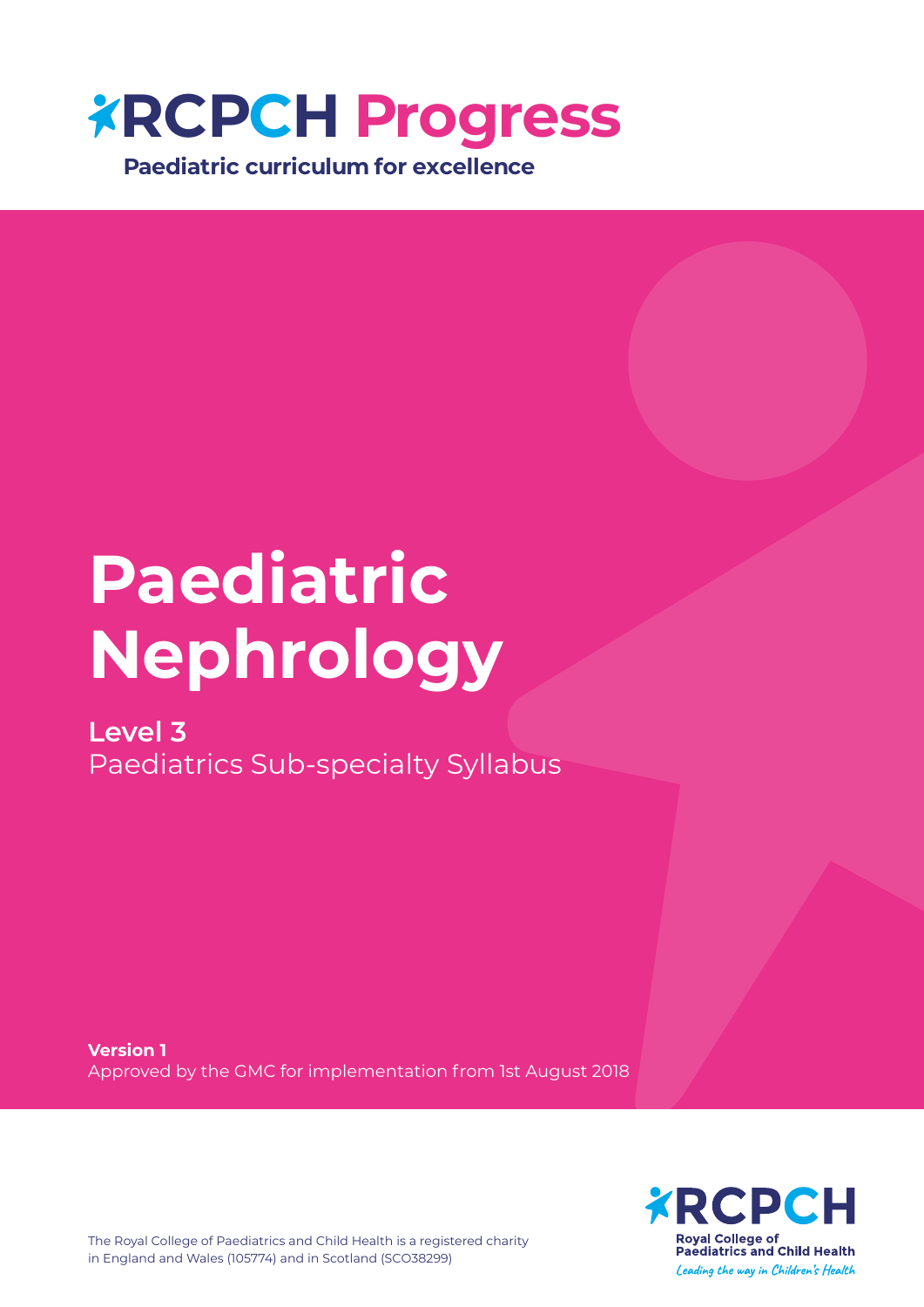### **Introduction**

This syllabus supports the completion of the RCPCH Progress curriculum, and should be used in conjunction with the curriculum document.

The purpose of the curriculum is to train doctors to acquire a detailed knowledge and understanding of health and illness in babies, children and young people. The curriculum provides a framework for training, articulating the standard required to work at Consultant level, and at key progression points during their training, as well as encouraging the pursuit of excellence in all aspects of clinical and wider practice.

The curriculum comprises of Learning Outcomes which specify the standard that trainees must demonstrate as they progress through training and ultimately attain a Certificate of Completion of Training (CCT). The syllabi support the curriculum by providing further instructions and guidance as to how the Learning Outcomes can be achieved and demonstrated.

#### **Using the Syllabus**

Paediatric trainees are required to demonstrate achievement of generic and sub-specialty or General Paediatric Learning Outcomes throughout their training period.

For all level 1 and level 2 trainees, there are 11 generic paediatric Learning Outcomes for each level. At level 3, there are a further 11 generic paediatric Learning Outcomes for all trainees, and several additional Learning Outcomes in either General Paediatrics or the GRID sub-specialty the trainee has been appointed into.

This syllabus contains 5 interlinked elements, as outlined in figure 1 which illustrates how each element elaborates on the previous one.

This document outlines the syllabus to be used by doctors completing completing Level 3 Paediatric Nephrology training in the United Kingdom training in the United Kingdom (UK). It accompanies the RCPCH Progress curriculum and assessment strategy.

This is Version 1.0. As the document is updated, version numbers will be changed, and content changes noted in the table below.

| Version number | Date issued | Summary of changes |
|----------------|-------------|--------------------|
|                |             |                    |
|                |             |                    |
|                |             |                    |
|                |             |                    |
|                |             |                    |
|                |             |                    |

This information is correct and up to date at time of Publication. **©**RCPCH 2017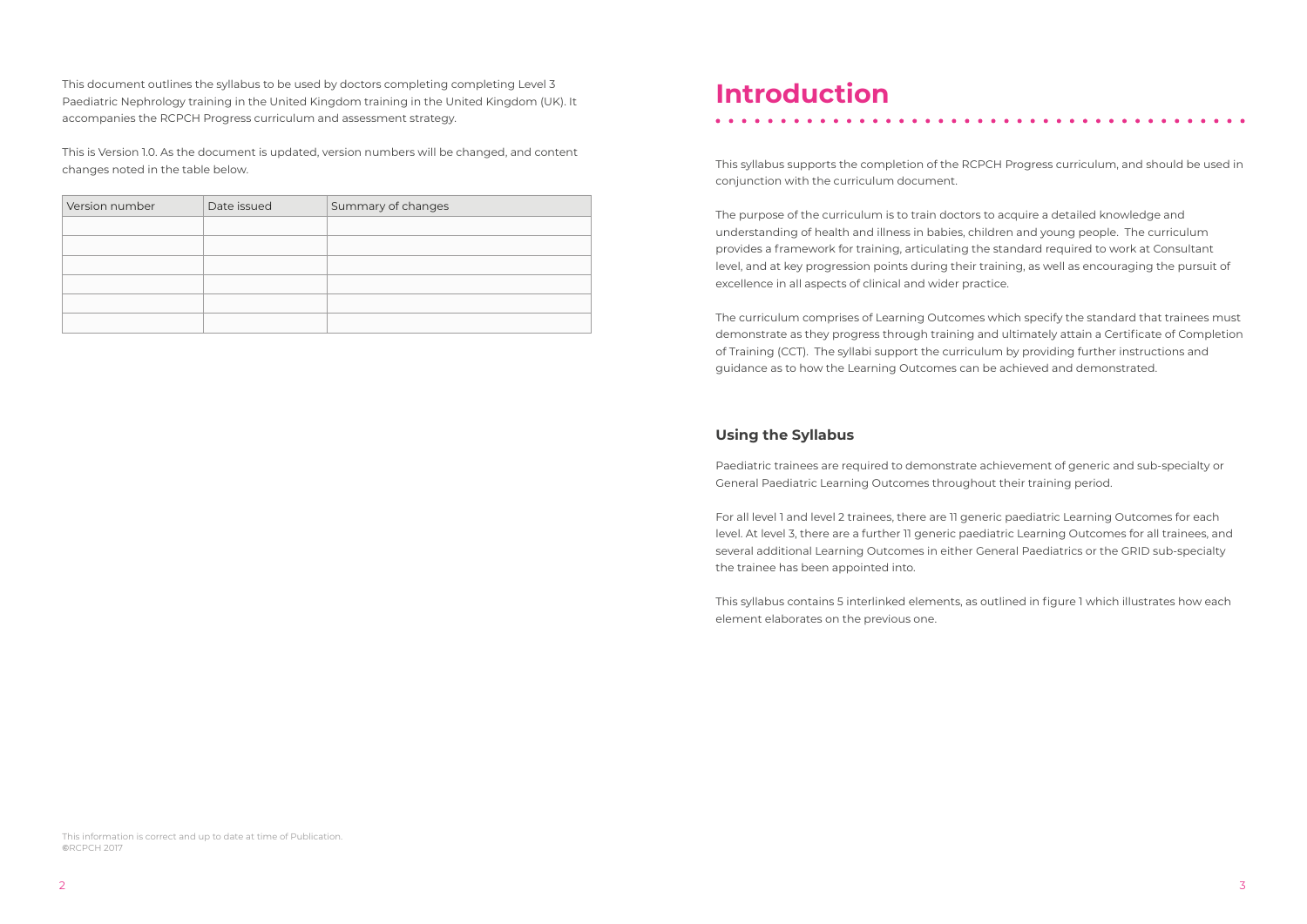#### **Elements of the Syllabus**

The **Introductory Statement** sets the scene for what makes a Paediatric Nephrologist.

The **Learning Outcomes** are stated at the beginning of each section. These are the outcomes which the trainee must demonstrate they have met to be awarded their Certificate of Completion of Training (CCT) in Paediatrics. Progress towards achievement of the Learning Outcomes is reviewed annually at the Annual Review of Competence Progression (ARCP).

Each Learning Outcome is mapped to the General Medical Council (GMC) Generic Professional Capabilities framework. Each trainee must achieve all the Generic Professional Capabilities to meet the minimum regulatory standards for satisfactory completion of training.

The **Key Capabilities** are mandatory capabilities which must be evidenced by the trainee, in their ePortfolio, to meet the Learning Outcome. Key Capabilities are therefore also mapped to the GMC Generic Professional Capabilities framework.

The **Illustrations** are examples of evidence and give the range of clinical contexts that the trainee may use to support their achievement of the Key Capabilities. These are intended to provide a prompt to the trainee and trainer as to how the overall outcomes might be achieved. They are not intended to be exhaustive, and excellent trainees may produce a broader portfolio or include evidence that demonstrates deeper learning. It is not expected that trainees provide ePortfolio evidence against every individual illustration (or a set quota); the aim of assessment is to provide evidence against every Key Capability.

The **Assessment Grid** indicates suggested assessment methods, which may be used to demonstrate the Key Capabilities. Trainees may use differing assessment methods to demonstrate each capability (as indicated in each Assessment Grid), but there must be evidence of the trainee having achieved all Key Capabilities.

#### **Using the Syllabus with ePortfolio**

Recording evidence in the ePortfolio to demonstrate progression against the learning outcomes and key capabilities can be done from any assessment or event in the ePortfolio.

At the end of any event or assessment, there is an opportunity to add tags, documents and comments. Expanding this by clicking "show more" will enable you to link your assessment to the curriculum items, where you will find the learning outcomes for each domain, key capabilities and example illustrations.

Trainees will therefore be able to track their progress in fulfilling the mandatory learning outcomes and key capabilities.

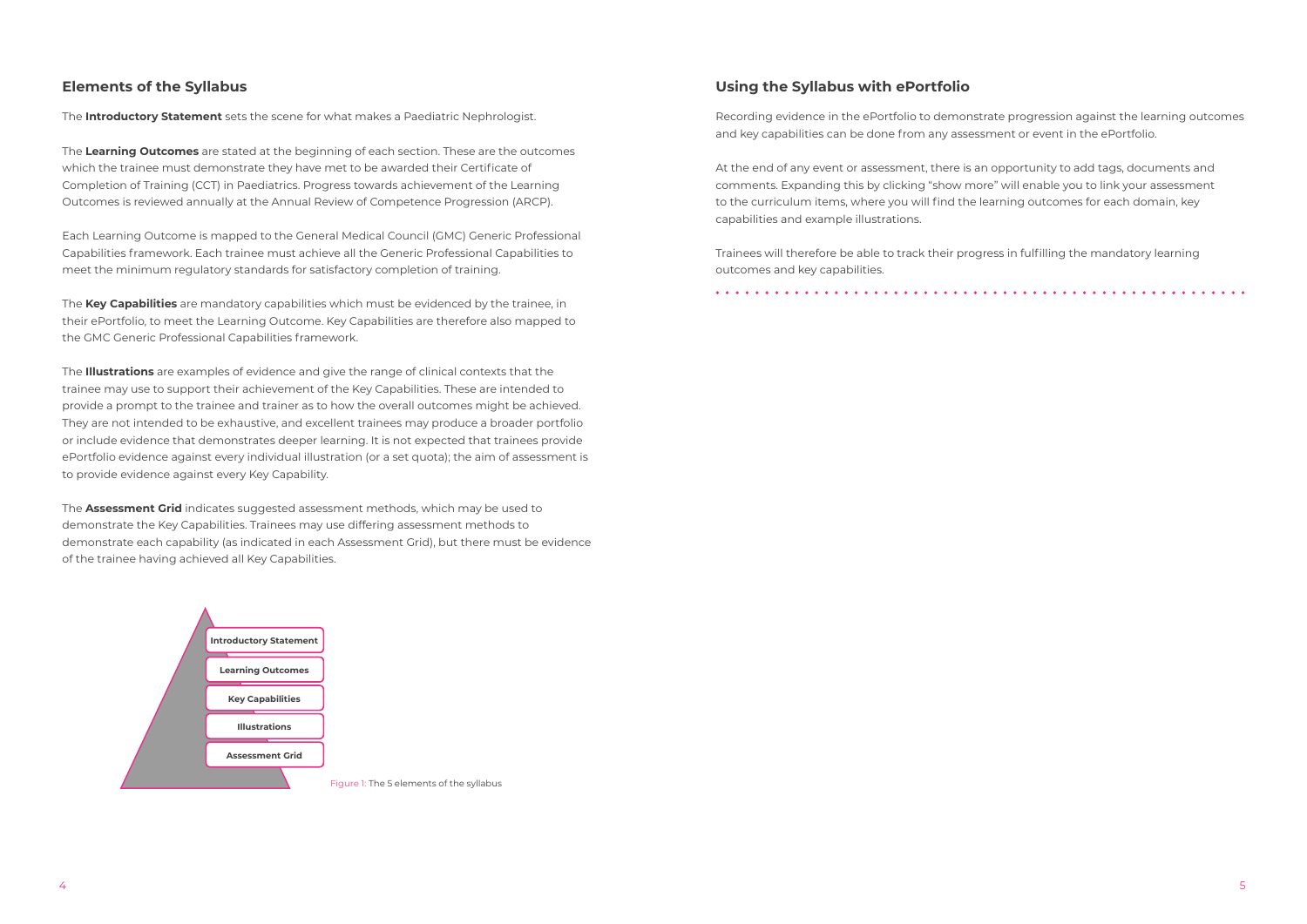### **Paediatric Nephrology Introductory Statement**

#### **Introductory Statement**

A Paediatric Nephrologist is a doctor who deals with the diagnosis, investigation and management of chronic and acute kidney disease, including the provision of dialysis and renal transplantation. Paediatric Nephrologists have a detailed knowledge of renal physiology, including fluid management and disturbances in electrolytes and acid-base balance. They are skilled in the management of acute kidney injury (AKI), which may be managed conservatively or with renal replacement therapy (RRT), including peritoneal dialysis (PD), haemodialysis (HD), and continuous venovenous haemodialysis (CVVHD) and continuous venovenous haemodiafiltration (CVVHF). They are also skilled in the management of chronic kidney disease (CKD), including the pre-dialysis phase, peritoneal dialysis, haemodialysis and transplantation.

Paediatric Nephrologists also develop expertise in the management of children and infants with congenital anomalies of the renal tract, nephrotic syndrome, glomerulonephritis, vasculitis, inherited and acquired forms of tubulopathy, urinary tract infection (UTI) and vesicoureteric reflux (VUR), renal stone disease, hypertension, inborn errors of metabolism, and inherited nephropathies. CKD is a life-long condition and Paediatric Nephrologists are frequently involved in the care of patients from birth all the way through to the successful transition into adult renal care.

## **Sub-specialty Learning Outcomes**

|                  | <b>Sub-specialty Learning Outcomes</b>                                                                                                                                                                                                                                                                              | <b>GMC Generic</b><br><b>Professional</b><br><b>Capabilities</b> |
|------------------|---------------------------------------------------------------------------------------------------------------------------------------------------------------------------------------------------------------------------------------------------------------------------------------------------------------------|------------------------------------------------------------------|
| $\overline{1}$ . | Demonstrates extensive knowledge of renal physiology, including fluid<br>management and disturbances in electrolytes and acid-base balance.                                                                                                                                                                         | GPC 2, 3                                                         |
| 2.               | Manages the diagnosis, investigation and management of acute and<br>chronic kidney disease, including the provision of renal replacement<br>therapy and renal transplantation.                                                                                                                                      | GPC 3, 6                                                         |
| $\overline{3}$ . | Demonstrates proficiency in all aspects of the management<br>of children and infants requiring acute and long-term dialysis,<br>including peritoneal dialysis, haemodialysis, continuous venovenous<br>haemodialysis and continuous venovenous haemodiafiltration.                                                  | GPC 1, 3, 6                                                      |
| 4.               | Manages children and infants with congenital anomalies of the renal<br>tract, nephrotic syndrome, glomerulonephritis, vasculitis, inherited<br>and acquired forms of tubulopathy, UTI and vesicoureteric reflux,<br>renal stone disease, hypertension, inborn errors of metabolism, and<br>inherited nephropathies. | GPC 1, 3, 6                                                      |
| 5.               | Shows expertise in the transition of renal patients to adult care.                                                                                                                                                                                                                                                  | GPC 1, 3, 6                                                      |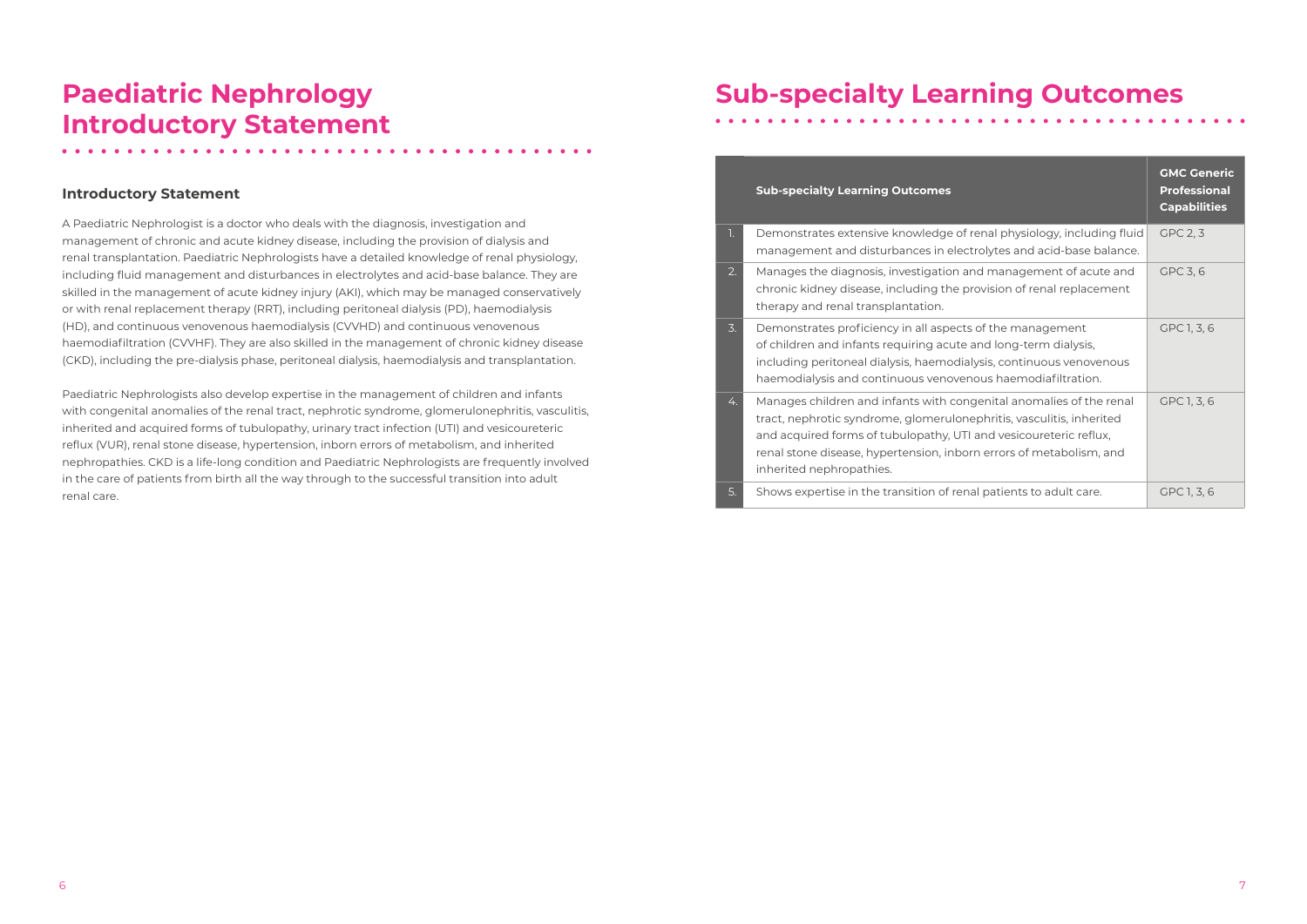| Demonstrates extensive knowledge of renal physiology, including fluid | GPC 2, 3 |
|-----------------------------------------------------------------------|----------|
| management and disturbances in electrolytes and acid-base balance.    |          |

#### **Renal physiology: disorders of fluid, electrolyte and acid-base regulation, including**  disease.

electrolyte and acid-base abnormalities.

ce, electrolyte and acid-base abnormalities.

entations of acquired and inherited

rarer metabolic disorders leading to renal ria and methylmalonic acidaemia.

th abnormalities of fluid status, deranged

ognosis of rarer metabolic disease with

orders of fluid, electrolyte and acid-base

essment and the use of adjunct parameters.

estigations in order to identify the cause of opriate treatment.

vith inherited tubulopathies, including children mjunction with other specialist paediatricians, neticists.

#### **Key Capabilities**

| Assesses and manages fluid status.                                       | GPC 3.6 |
|--------------------------------------------------------------------------|---------|
| Assesses and manages derangements in electrolytes and acid-base balance. | GPC 3.6 |

#### **Illustrations**

 $\bullet\quad\bullet\quad\bullet$ 

|                                    | Renal physiology: disorders of fluid, electroly<br>inherited tubulopathies and rarer metabolic |                                                                                                                                     |  |  |
|------------------------------------|------------------------------------------------------------------------------------------------|-------------------------------------------------------------------------------------------------------------------------------------|--|--|
|                                    | Demonstrates an understanding:                                                                 |                                                                                                                                     |  |  |
|                                    | 1.                                                                                             | Of the pathophysiology of fluid balance,                                                                                            |  |  |
|                                    | 2.                                                                                             | Of the clinical significance of fluid baland                                                                                        |  |  |
|                                    | 3.                                                                                             | Of the different causes and clinical prese<br>tubulopathies.                                                                        |  |  |
|                                    | 4.                                                                                             | Of the pathophysiology and genetics of r<br>disease, including cystinosis, hyperoxalur                                              |  |  |
|                                    | 5.                                                                                             | That endocrine disorders can present wit<br>electrolytes, and acid-base disturbances.                                               |  |  |
|                                    | 6.                                                                                             | Of the natural history, treatment and pro<br>renal involvement.                                                                     |  |  |
| Demonstrates the following skills: |                                                                                                |                                                                                                                                     |  |  |
|                                    | 1.                                                                                             | Assesses, investigates and manages diso<br>homeostasis.                                                                             |  |  |
|                                    | 2.                                                                                             | Assesses fluid status through clinical asse                                                                                         |  |  |
|                                    | 3.                                                                                             | Interprets the results of biochemical inve<br>tubular dysfunction, and instigates appro                                             |  |  |
|                                    | 4.                                                                                             | Manages all aspects of care in patients w<br>with underlying metabolic disease, in cor<br>surgeons, dietitians, biochemists and ger |  |  |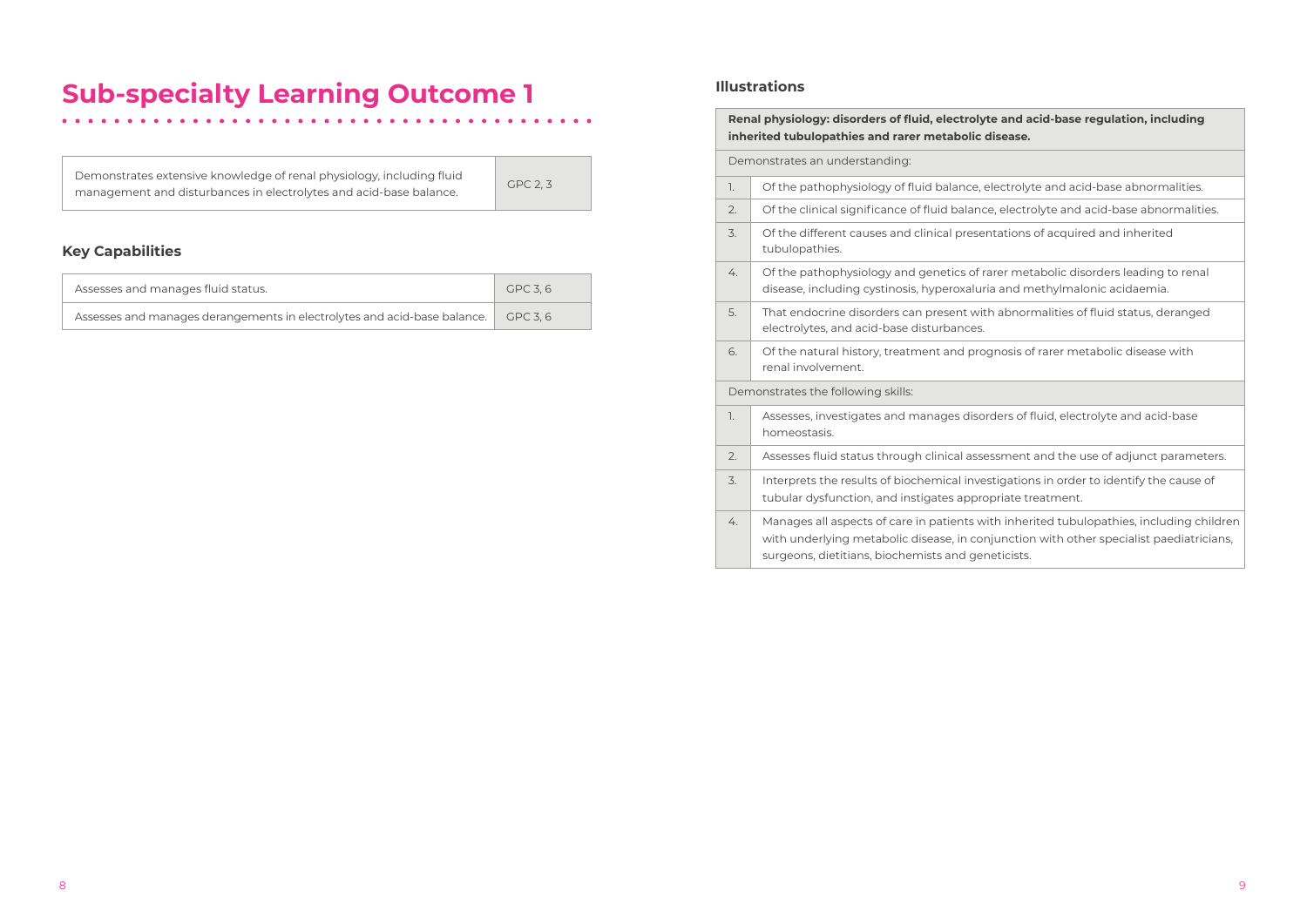ing the indications for renal biopsy.

ects of verocytotoxin-producing Escherichia

erapy in AKI, including continuous venovenous us haemodiafiltration.

drome (HUS), including atypical HUS (aHUS).

kes appropriate steps to minimise the risk.

use of AKI, and is able to interpret the renal

rtension, electrolyte and acid-base disturbance

oriate dialysis modality in AKI.

the long-term outcome following an episode

iarrhoea-associated (D+) HUS and diarrhoeaby using biologics.

ar filtration rate (eGFR) in CKD.

erapy in CKD.

of anaemia secondary to CKD.

of renal bone disease.

gnosis of different causes of CKD in childhood.

tion in CKD, including the use of enteral

### **Sub-specialty Learning Outcome 2**

Manages the diagnosis, investigation and management of acute and chronic kidney disease, including the provision of renal replacement therapy and renal transplantation.

GPC 3, 6

#### **Key Capabilities**

|    | <b>Acute Kidney Injury (AKI)</b>                                                      |  |  |
|----|---------------------------------------------------------------------------------------|--|--|
|    | Applies knowledge of:                                                                 |  |  |
| 1. | The definition and causes of AKI.                                                     |  |  |
| 2. | The investigations relevant to AKI, includi                                           |  |  |
| 3. | The epidemiology and public health aspe<br>coli infection.                            |  |  |
| 4. | The indications for renal replacement the<br>haemodialysis and continuous venoveno    |  |  |
| 5. | The pathophysiology of AKI.                                                           |  |  |
| 6. | The aetiology of haemolytic uraemic syno                                              |  |  |
|    | Demonstrates the following skills:                                                    |  |  |
| 1. | Recognises patients at risk of AKI and tak                                            |  |  |
| 2. | Investigates and manages underlying car<br>biopsy result.                             |  |  |
| 3. | Assesses and manages fluid status, hyper<br>in AKI.                                   |  |  |
| 4. | Instigates dialysis and chooses an approp                                             |  |  |
| 5. | Counsels the patient and carer regarding<br>of AKI.                                   |  |  |
| 6. | Recognises, investigates and manages di<br>negative (D-) or atypical HUS, including b |  |  |
|    | <b>Chronic Kidney Disease (CKD)</b>                                                   |  |  |
|    | Applies knowledge of:                                                                 |  |  |
| 1. | The classification of and causes of CKD.                                              |  |  |
| 2. | The basis and use of estimated glomerula                                              |  |  |
| 3. | The indications for renal replacement the                                             |  |  |
| 4. | The pathophysiology and complications                                                 |  |  |
| 5. | The pathophysiology and complications                                                 |  |  |
| 6. | The presentation, clinical course and prog                                            |  |  |
|    | Demonstrates the following skills:                                                    |  |  |
| 1. | Assesses and manages growth and nutrit<br>feeding and growth hormone treatment.       |  |  |

| Counsels children and families on all aspects of the management of acute<br>and chronic kidney disease within the multidisciplinary team (MDT) setting. | GPC 3, 5, 7 |
|---------------------------------------------------------------------------------------------------------------------------------------------------------|-------------|
| Assesses and manages patients on dialysis and following kidney<br>transplantation.                                                                      | GPC 2, 3, 6 |

#### **Illustrations**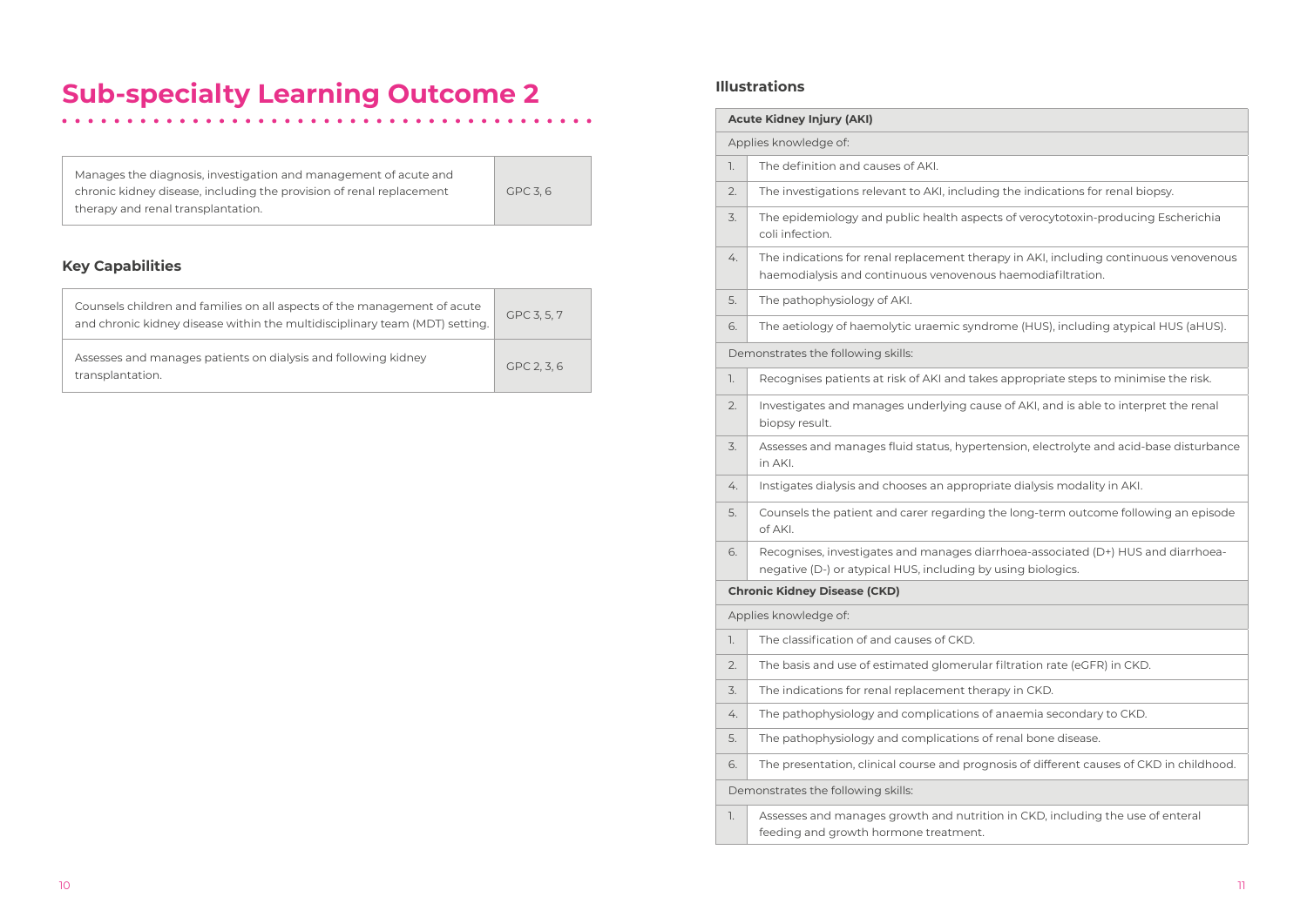| 2.                    | Identifies and treats potential reversible causes of CKD and slow progression of CKD.                                                                 |  |  |
|-----------------------|-------------------------------------------------------------------------------------------------------------------------------------------------------|--|--|
| 3.                    | Instigates appropriate treatment to prevent and treat renal bone disease.                                                                             |  |  |
| 4.                    | Investigates and manages children with CKD.                                                                                                           |  |  |
| 5.                    | Manages anaemia secondary to CKD.                                                                                                                     |  |  |
| 6.                    | Manages cardiovascular risk factors, including hypertension and hyperlipidaemia<br>in CKD.                                                            |  |  |
| 7.                    | Manages fluid balance, electrolyte and acid-base abnormalities in CKD.                                                                                |  |  |
| 8.                    | Staging CKD, monitors progression and instigates renal replacement therapy<br>when required.                                                          |  |  |
|                       | <b>Complications of CKD: anaemia and renal bone disease</b>                                                                                           |  |  |
|                       | Applies knowledge of:                                                                                                                                 |  |  |
| 1.                    | The indications for use of erythropoiesis-stimulating agents (ESAs), the monitoring<br>required and the potential complications.                      |  |  |
| 2.                    | The indications for use of oral or parenteral iron therapy in anaemia of CKD, the<br>monitoring required and the potential complications.             |  |  |
| 3.                    | The haematological parameters and potential compounding factors which are taken<br>into account when diagnosing and managing anaemia in CKD.          |  |  |
| 4.                    | The pathophysiology of renal bone disease and potential complications.                                                                                |  |  |
| 5.                    | The principles surrounding treatment of renal bone disease, including dietary<br>restrictions.                                                        |  |  |
| 6.                    | The use of biochemical parameters in detecting and monitoring renal bone disease.                                                                     |  |  |
| 7.                    | The normal physiology of calcium, phosphate and bone metabolism.                                                                                      |  |  |
| 8.                    | The pathophysiology of renal anaemia.                                                                                                                 |  |  |
|                       | Demonstrates the following skills:                                                                                                                    |  |  |
| 1.                    | Diagnoses and manages renal bone disease, including the prescription of a restricted<br>dietary phosphate intake, with support from renal dietitians. |  |  |
| 2.                    | Diagnoses and treats renal anaemia.                                                                                                                   |  |  |
| 3.                    | Prescribes and monitors the use of ESAs, and oral and parenteral iron therapy.                                                                        |  |  |
|                       | <b>Transplantation</b>                                                                                                                                |  |  |
| Applies knowledge of: |                                                                                                                                                       |  |  |
| 1.                    | The role of renal transplantation in the management of children with CKD.                                                                             |  |  |
| 2.                    | The principles of renal transplantation, and the medical, surgical, ethical and potential<br>social contraindications.                                |  |  |
| 3.                    | The different types of renal transplants, and the relative risks and benefits.                                                                        |  |  |

| 4.  | The principles of blood group typing, HLA<br>renal transplantation.                                                                     |
|-----|-----------------------------------------------------------------------------------------------------------------------------------------|
| 5.  | The principles of allocation of donor orgar                                                                                             |
| 6.  | The ethical and legal framework governir<br>Tissue Act.                                                                                 |
| 7.  | The potential acute and long-term compl<br>kidney transplant.                                                                           |
| 8.  | The mode of action of immunosuppressiv<br>required, and potential complications.                                                        |
| 9.  | The indications for radiological investigati<br>following a kidney transplant.                                                          |
| 10. | The role of renal biopsy in the diagnosis o                                                                                             |
| 11. | The available management strategies for                                                                                                 |
| 12. | The factors in the early post-transplant sta                                                                                            |
| 13. | The additional factors influencing long-te<br>kidney transplant.                                                                        |
| 14. | The increased risk of cardiovascular diseas<br>available preventative strategies.                                                       |
|     | Demonstrates the following skills:                                                                                                      |
| 1.  | Adjusts immunosuppression in the long t<br>and other comorbidities.                                                                     |
| 2.  | Assesses and investigates acute deteriora                                                                                               |
| 3.  | Assesses the suitability of children with CI                                                                                            |
| 4.  | Counsels the patient and carer on all aspe<br>transplantation, different types of decease<br>course, complications, and side effects of |
| 5.  | Detects, investigates and, where able, trea<br>kidney transplant.                                                                       |
| 6.  | Manages all aspects of care in a patient w<br>allograft nephropathy, including the prep<br>second transplant.                           |
| 7.  | Manages patients acutely following kidne<br>fluid management and the assessment o                                                       |
|     |                                                                                                                                         |
| 8.  | Monitors and modifies immunosuppressi                                                                                                   |

- 4. typing and cross-matching prior to
- Ins in the United Kingdom.
- ng renal transplantation, including the Human
- Ilications and their management following a
- ve agents post-transplant, the monitoring
- ions, and their potential complications,
- of kidney transplant dysfunction.
- r acute rejection.
- tage that influence long-term graft function.
- erm graft and patient survival following a
- 14. Italy and malignancy post-transplant, and the
- term according to kidney transplant function
- ation in renal transplant function.
- **CKD** for kidney transplantation.
- ects of transplantation, including pre-emptive ted and living donors, the post-transplant f treatment.
- ats recurrence of primary disease following
- with failing kidney transplant or chronic baration for dialysis and re-listing for a
- ey transplant, particularly in relation to acute of delayed graft function.
- $s$  ion following renal transplantation.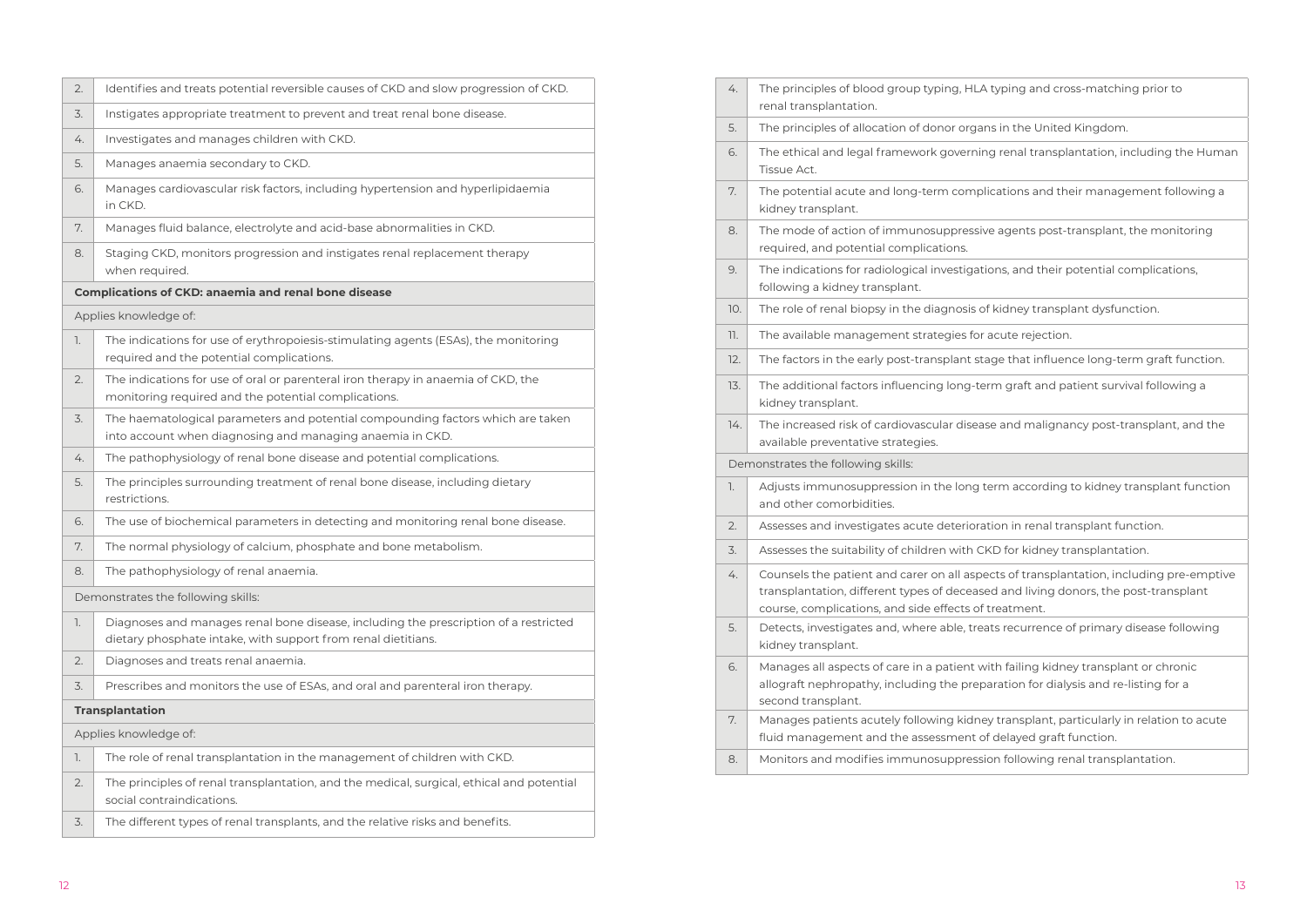Demonstrates proficiency in all aspects of the management of children and infants requiring acute and long-term dialysis, including peritoneal dialysis, haemodialysis, continuous venovenous haemodialysis and continuous venovenous haemodiafiltration.

#### GPC 1, 3, 6

#### **Key Capabilities**

| Safely prescribes haemodialysis and peritoneal dialysis.   | GPC 6     |
|------------------------------------------------------------|-----------|
| Advises on the use of continuous venovenous haemodialysis. | GPC 2.3.6 |

#### **Illustrations**

**Dialysis: haemodialysis, continuous venovenous haemodialysis, continuous venovenous** 

lative efficiencies of different dialysis modalities

g home haemodialysis.

haemodialysis and continuous

odialysis, the relative merits, and the potential

peritoneal dialysis catheter, the associated risks,

nt of adequacy in haemodialysis.

It of adequacy in peritoneal dialysis.

ks and benefits of different dialysis modalities.

 $y$ sis, and monitors adequacy.

dialysis, and monitors adequacy.

t of a patient requiring continuous venovenous haemodiafiltration in the

dialysis and plasmapheresis, in conjunction

ications of haemodialysis, including those

ications of peritoneal dialysis, including those

|  |    | Dialysis: haemodialysis, continuous venoven<br>haemodiafiltration and peritoneal dialysis                    |
|--|----|--------------------------------------------------------------------------------------------------------------|
|  |    | Applies knowledge of:                                                                                        |
|  | 1. | The indications, contraindications and rel<br>relative to each other.                                        |
|  | 2. | The principles of haemodialysis, including                                                                   |
|  | 3. | The principles of peritoneal dialysis.                                                                       |
|  | 4. | The principles of continuous venovenous<br>venovenous haemodiafiltration.                                    |
|  | 5. | The choices of vascular access for haemo<br>complications related to access.                                 |
|  | 6. | The surgical procedure for insertion of a p<br>and the complications related to access.                      |
|  | 7. | The methods available for the assessmen                                                                      |
|  | 8. | The methods available for the assessmen                                                                      |
|  |    | Demonstrates the following skills:                                                                           |
|  | 1. | Counsels the patient and carer on the risk                                                                   |
|  | 2. | Plans, prescribes and adjusts haemodialy                                                                     |
|  | 3. | Plans, prescribes and adjusts peritoneal d                                                                   |
|  | 4. | Supports intensivists in the management<br>venovenous haemodialysis or continuous<br>intensive care setting. |
|  | 5. | Manages patient with AKI requiring both<br>with an apharesis team.                                           |
|  | 6. | Recognises and manages specific compli<br>related to vascular access.                                        |
|  | 7. | Recognises and manages specific compli<br>related to the peritoneal dialysis catheter.                       |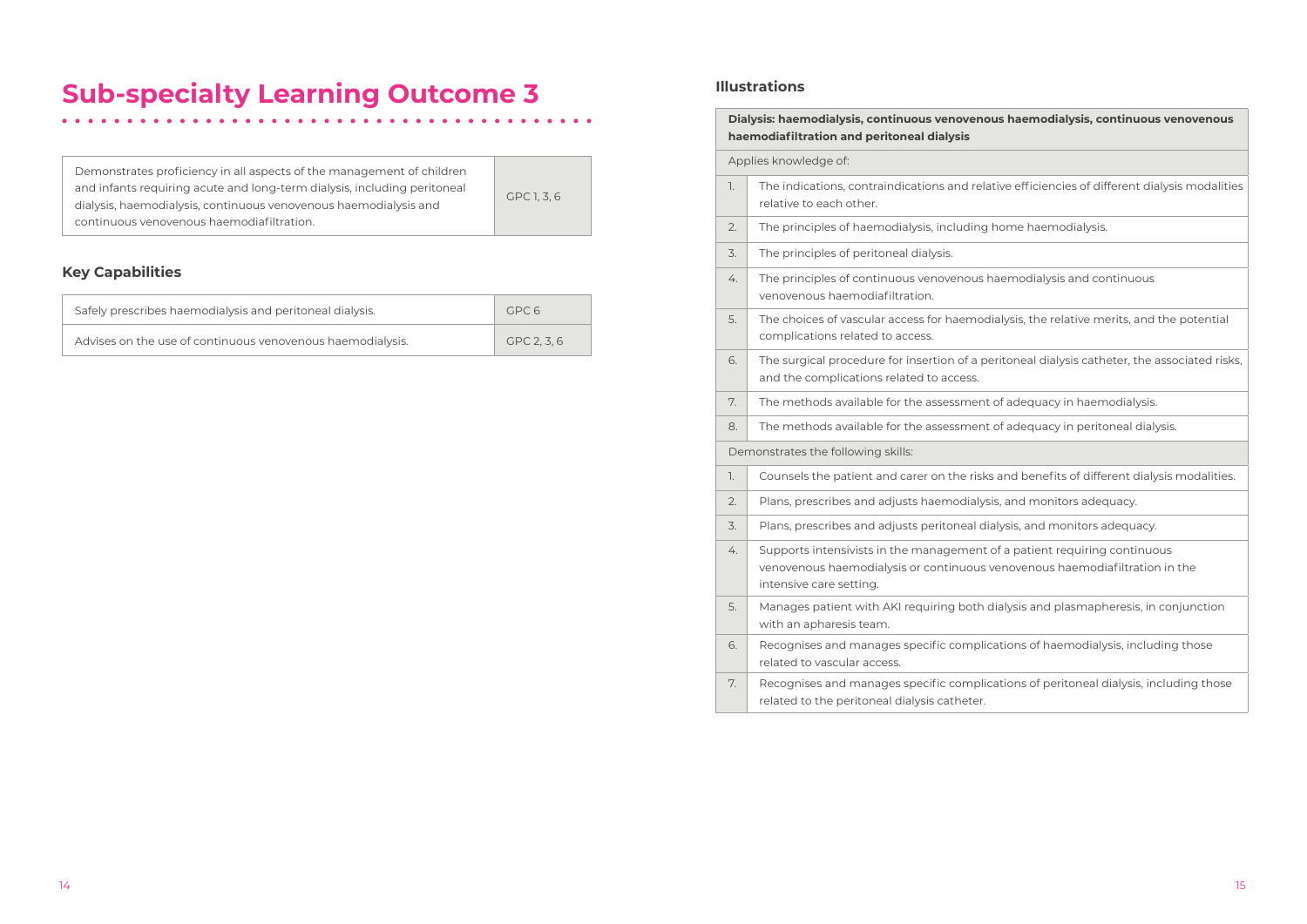- Indertaken in children with bladder ire kidney transplantation.
- stone formation, including association with
- isease and associated complications.
- nd associated complications.
- isease, including dietary measures.
- Iney and urinary tract detected antenatally, in ernal medicine.
- dren with kidney stone disease in conjunction and urologists.
- nction with a urologist with regards to the interventions and complex bladder ey transplantation.
- hildren with a UTI or vesicoureteral reflux.
- ates appropriate management.
- recurrent and atypical UTIs, including those nchymal defects.
- rders of micturition.
- urinary tract obstruction, including the turbance following relief of obstruction.
- **Figure 3** and nephrotic syndrome,
- oscopic and macroscopic haematuria.
- einuria.
- cluding congenital nephrotic syndrome.
- g renal biopsy) and the treatment
- (including renal biopsy) and the treatment side effects of treatment and the on-going
- e and their management.
- inuria to systemic disease.
- ing connective tissue disorders and vasculitis.

Manages children and infants with congenital anomalies of the renal tract, nephrotic syndrome, glomerulonephritis, vasculitis, inherited and acquired forms of tubulopathy, UTI and vesicoureteric reflux, renal stone disease, hypertension, inborn errors of metabolism, and inherited nephropathies.

### GPC 1, 3, 6

#### **Key Capabilities**

| Measures and assesses blood pressure in children and infants, including<br>the interpretation of ambulatory blood pressure monitoring.                      | GPC 3, 5, 6    |
|-------------------------------------------------------------------------------------------------------------------------------------------------------------|----------------|
| Establishes the indications for renal biopsy, the potential complications and<br>their management, and is able to interpret the histopathological findings. | GPC 1, 3, 5, 6 |
| Counsels families on urinary tract abnormalities diagnosed antenatally.                                                                                     | GPC 3, 5, 6    |
| Interprets radiological imaging of the kidney and urinary tract to<br>enhance management.                                                                   | GPC 3, 5, 6    |

#### **Illustrations**

| Urinary tract: disorders of micturition, UTI, obstructive uropathies and renal stone disease |                                                                                                           |  |  |  |  |
|----------------------------------------------------------------------------------------------|-----------------------------------------------------------------------------------------------------------|--|--|--|--|
| Applies knowledge of:                                                                        |                                                                                                           |  |  |  |  |
| 1.                                                                                           | The development and anatomy of the urinary tract.                                                         |  |  |  |  |
| 2.                                                                                           | The importance of genital abnormalities and their association with renal disease.                         |  |  |  |  |
| 3.                                                                                           | The physiology of normal micturition and acquisition of bladder control.                                  |  |  |  |  |
| 4.                                                                                           | The causes of disturbed micturition.                                                                      |  |  |  |  |
| 5.                                                                                           | The pathophysiology of the neuropathic bladder.                                                           |  |  |  |  |
| 6.                                                                                           | The role of urodynamics in the investigation of disturbed micturition.                                    |  |  |  |  |
| 7.                                                                                           | The epidemiology and microbiology of UTIs and the role of host defence mechanisms.                        |  |  |  |  |
| 8.                                                                                           | The clinical signs and symptoms of UTI in different ages in children.                                     |  |  |  |  |
| 9.                                                                                           | The evidence base linking UTI, vesicoureteric reflux and reflux nephropathy to the<br>progression to CKD. |  |  |  |  |
| 10.                                                                                          | The causes of obstructive uropathy, including posterior urethral valves.                                  |  |  |  |  |
| 11.                                                                                          | Acute presentation of urinary tract obstruction, and the long-term consequences.                          |  |  |  |  |

|                                    | 12. | The types of reconstructive procedures u<br>abnormalities and their relevance to futu                                                |  |  |  |  |  |  |
|------------------------------------|-----|--------------------------------------------------------------------------------------------------------------------------------------|--|--|--|--|--|--|
|                                    | 13. | The causes and pathophysiology of renal<br>renal tubular and inherited disorders.                                                    |  |  |  |  |  |  |
|                                    | 14. | The clinical presentation of renal stone di                                                                                          |  |  |  |  |  |  |
|                                    | 15. | How to investigate renal stone disease ar                                                                                            |  |  |  |  |  |  |
|                                    | 16. | The treatment available for renal stone di                                                                                           |  |  |  |  |  |  |
| Demonstrates the following skills: |     |                                                                                                                                      |  |  |  |  |  |  |
|                                    | 1.  | Counsels parents on abnormalities of kid<br>conjunction with colleagues in feto-mate                                                 |  |  |  |  |  |  |
|                                    | 2.  | Assesses, investigates and manages child<br>with dietitians, radiologists, biochemists a                                             |  |  |  |  |  |  |
|                                    | 3.  | Counsels the patient and carer in conjun<br>interventions available to manage urinary<br>dysfunction, especially in relation to kidn |  |  |  |  |  |  |
|                                    | 4.  | Interprets radiological investigations in cl                                                                                         |  |  |  |  |  |  |
|                                    | 5.  | Interprets urodynamic studies and instig                                                                                             |  |  |  |  |  |  |
|                                    | 6.  | Investigates and manages children with<br>with vesicoureteric reflux and renal parer                                                 |  |  |  |  |  |  |
|                                    | 7.  | Investigates and manages complex disor                                                                                               |  |  |  |  |  |  |
|                                    | 8.  | Investigates and manages patients with<br>management of fluid and electrolyte dist                                                   |  |  |  |  |  |  |
|                                    |     | Glomerular disorders: haematuria, proteinuri<br>glomerulonephritis and vasculitides                                                  |  |  |  |  |  |  |
|                                    |     | Applies knowledge of:                                                                                                                |  |  |  |  |  |  |
|                                    | 1.  | The pathophysiology and causes of micro                                                                                              |  |  |  |  |  |  |
|                                    | 2.  | The pathophysiology and causes of prote                                                                                              |  |  |  |  |  |  |
|                                    | 3.  | The aetiology of nephrotic syndrome, inc                                                                                             |  |  |  |  |  |  |
|                                    | 4.  | The investigation of proteinuria (including<br>options available.                                                                    |  |  |  |  |  |  |
|                                    | 5.  | The investigation of nephrotic syndrome<br>options available, including the potential<br>surveillance required.                      |  |  |  |  |  |  |
|                                    | 6.  | The complications of nephrotic syndrom                                                                                               |  |  |  |  |  |  |
|                                    | 7.  | The association of haematuria and protei                                                                                             |  |  |  |  |  |  |
|                                    | 8.  | The causes of glomerulonephritis, includi                                                                                            |  |  |  |  |  |  |
|                                    |     |                                                                                                                                      |  |  |  |  |  |  |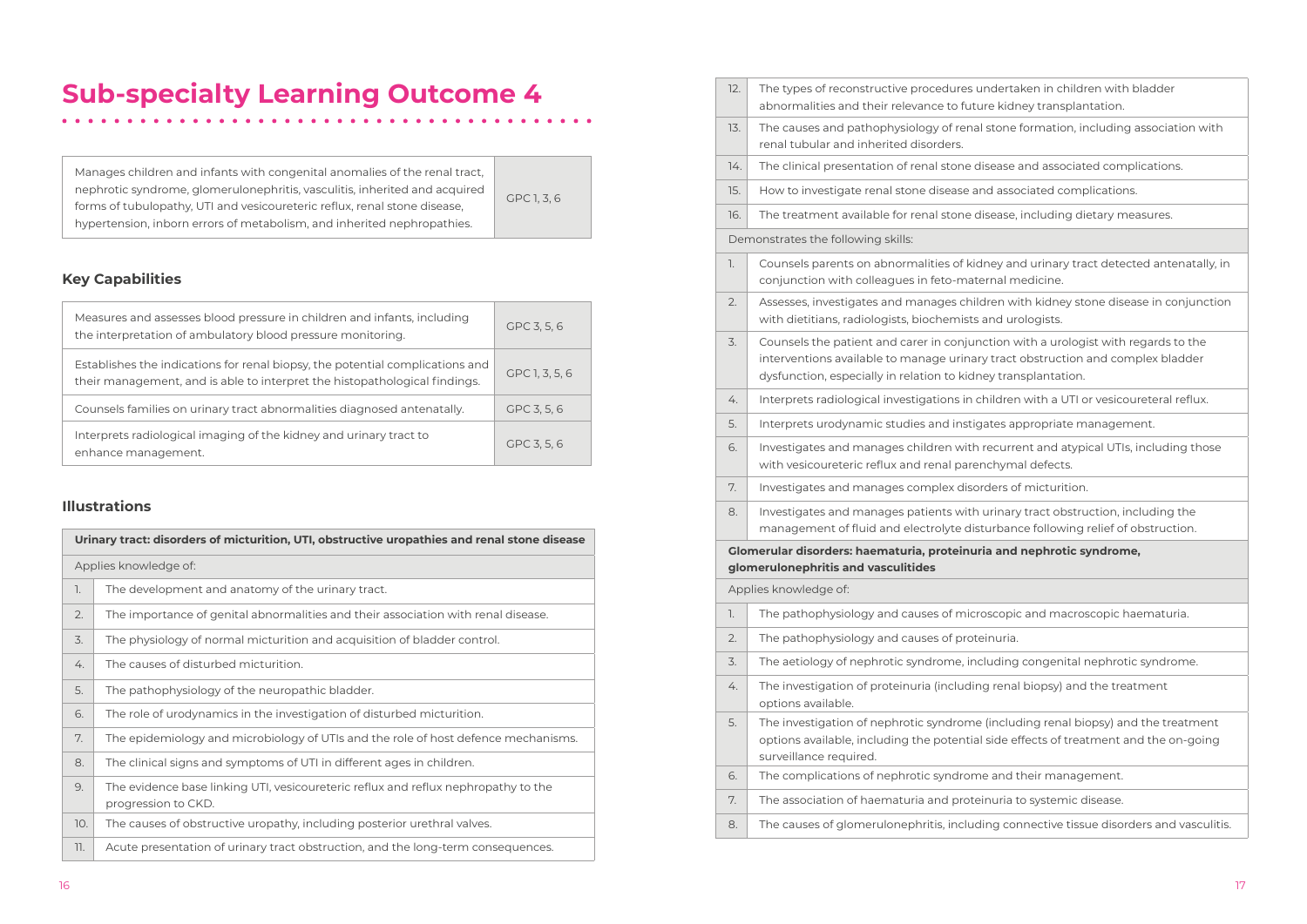| 9.                                           | The investigations required to identify the cause of glomerulonephritis or vasculitis,<br>including the role of renal biopsy.                                             |  |  |  |  |  |  |
|----------------------------------------------|---------------------------------------------------------------------------------------------------------------------------------------------------------------------------|--|--|--|--|--|--|
| 10.                                          | The management strategies available for the treatment of glomerulonephritis and<br>vasculitis including immunosuppression, biologics, cytotoxic drugs and plasmapheresis. |  |  |  |  |  |  |
| 11.                                          | The aetiology of inherited abnormalities in the glomerular basement membrane,<br>including Alport's syndrome.                                                             |  |  |  |  |  |  |
| 12.                                          | Viral-mediated renal disease including HIV-associated nephropathy.                                                                                                        |  |  |  |  |  |  |
| 13.                                          | The role of complement in acquired and inherited glomerular disease, including<br>C3 nephropathy.                                                                         |  |  |  |  |  |  |
| 14.                                          | The pathophysiology and presentation of thrombotic microangiopathies (TMA),<br>including haemolytic uraemic syndrome.                                                     |  |  |  |  |  |  |
| 15.                                          | The potential treatment options for TMA and HUS and other complement-mediated<br>renal diseases including the use of immunosuppression, plasmapheresis and biologics.     |  |  |  |  |  |  |
|                                              | Demonstrates the following skills:                                                                                                                                        |  |  |  |  |  |  |
| 1.                                           | Formulates a differential diagnosis, investigates and manages a child with microscopic<br>and macroscopic haematuria.                                                     |  |  |  |  |  |  |
| 2.                                           | Formulates a differential diagnosis, investigates and manages a child with proteinuria or<br>nephrotic syndrome.                                                          |  |  |  |  |  |  |
| 3.                                           | Institutes appropriate treatment for a child with glomerulonephritis or vasculitis in<br>conjunction with other specialities, for example rheumatology.                   |  |  |  |  |  |  |
| 4.                                           | Interprets histological findings on renal biopsy in a child with haematuria, proteinuria or<br>nephrotic syndrome and instigates appropriate treatment.                   |  |  |  |  |  |  |
| 5.                                           | Manages the complications of nephrotic syndrome.                                                                                                                          |  |  |  |  |  |  |
| 6.                                           | Manages fluids, electrolytes and hypertension in children with glomerular disease.                                                                                        |  |  |  |  |  |  |
| 7.                                           | Provides supportive management for children with steroid-resistant nephrotic and<br>congenital nephrotic syndrome.                                                        |  |  |  |  |  |  |
| 8.                                           | Recognises indications for renal biopsy in the investigation of haematuria, proteinuria<br>and nephrotic syndrome.                                                        |  |  |  |  |  |  |
| <b>Hypertension and renovascular disease</b> |                                                                                                                                                                           |  |  |  |  |  |  |
| Applies knowledge of:                        |                                                                                                                                                                           |  |  |  |  |  |  |
| 1.                                           | How to define hypertension according to normal blood pressure data in children.                                                                                           |  |  |  |  |  |  |
| 2.                                           | The pathophysiology of primary and secondary hypertension.                                                                                                                |  |  |  |  |  |  |
| 3.                                           | How to detect, investigate and treat hypertension.                                                                                                                        |  |  |  |  |  |  |
| 4.                                           | The importance of life-style measures to manage primary hypertension.                                                                                                     |  |  |  |  |  |  |
| 5.                                           | The mechanism of action and potential side effects of antihypertensive agents.                                                                                            |  |  |  |  |  |  |
| 6.                                           | The long-term consequences of untreated hypertension in relation to kidney and other<br>end-organ damage.                                                                 |  |  |  |  |  |  |
|                                              |                                                                                                                                                                           |  |  |  |  |  |  |

| 7.                                 | The causes of renovascular hypertension.                                                                                               |  |  |  |  |  |  |  |
|------------------------------------|----------------------------------------------------------------------------------------------------------------------------------------|--|--|--|--|--|--|--|
| 8.                                 | The methods to investigate and treat reno<br>these investigations.                                                                     |  |  |  |  |  |  |  |
|                                    | Demonstrates the following skills:                                                                                                     |  |  |  |  |  |  |  |
| 1.                                 | Assesses a patient with hypertension inclu<br>pressure monitoring.                                                                     |  |  |  |  |  |  |  |
| 2.                                 | Detects and manages complications follov                                                                                               |  |  |  |  |  |  |  |
| 3.                                 | Initiates and monitors treatment for hyper                                                                                             |  |  |  |  |  |  |  |
| 4.                                 | Instigates the investigation and treatment<br>vascular surgeons and interventional radic                                               |  |  |  |  |  |  |  |
| 5.                                 | Provides long-term care to patients with re<br>management of blood pressure and detec                                                  |  |  |  |  |  |  |  |
|                                    | <b>Cystic kidney disease</b>                                                                                                           |  |  |  |  |  |  |  |
|                                    | Applies knowledge of:                                                                                                                  |  |  |  |  |  |  |  |
| 1.                                 | The different forms of inherited and sporad<br>dominant polycystic kidney disease, autos<br>Nuclear Factor-Ibeta (HNF-Ibeta)-associate |  |  |  |  |  |  |  |
| 2.                                 | The extra-renal manifestations, manageme                                                                                               |  |  |  |  |  |  |  |
| 3.                                 | The screening tools available for the detect<br>siblings and relatives.                                                                |  |  |  |  |  |  |  |
| 4.                                 | The available treatments for the different f                                                                                           |  |  |  |  |  |  |  |
|                                    | Demonstrates the following skill:                                                                                                      |  |  |  |  |  |  |  |
| 1.                                 | Investigates and manages all aspects of ca<br>liaising with geneticists and hepatologists.                                             |  |  |  |  |  |  |  |
|                                    | <b>Tubulo-interstitial disease</b>                                                                                                     |  |  |  |  |  |  |  |
|                                    | Applies knowledge of:                                                                                                                  |  |  |  |  |  |  |  |
| 1.                                 | The pathophysiology of interstitial nephriti<br>and links with systemic disease.                                                       |  |  |  |  |  |  |  |
| 2.                                 | The investigations needed to ascertain the                                                                                             |  |  |  |  |  |  |  |
| 3.                                 | The natural history of tubulo-interstitial ne                                                                                          |  |  |  |  |  |  |  |
| 4.                                 | The management of tubulo-interstitial nep                                                                                              |  |  |  |  |  |  |  |
| Demonstrates the following skills: |                                                                                                                                        |  |  |  |  |  |  |  |
| 1.                                 | Assesses and investigates a patient with tu<br>of laboratory tests and the interpretation c                                            |  |  |  |  |  |  |  |
| 2.                                 | Instigates treatment of tubulo-interstitial r                                                                                          |  |  |  |  |  |  |  |
| 3.                                 | Monitors for extra-renal manifestations ass                                                                                            |  |  |  |  |  |  |  |

ovascular disease, and the potential risks of

uding the use of ambulatory blood

wing angiography or angioplasty.

rtension.

ht of renovascular disease in conjunction with ologists.

renovascular disease, including the ction of recurrent disease.

ndic cystic kidney disease including autosomal somal recessive kidney disease, Hepatocyte ted renal disease and diabetes.

2. The tand long-term outlook.

tion of cystic kidney disease in parents,

forms of cystic kidney disease.

are for children with cystic kidney disease,

tis and tubulo-interstitial disease, their causes,

e cause of interstitial disease.

ephritis.

phritis.

ubulo-interstitial nephritis, including the use of a renal biopsy.

nephritis.

ssociated with tubulo-interstitial nephritis.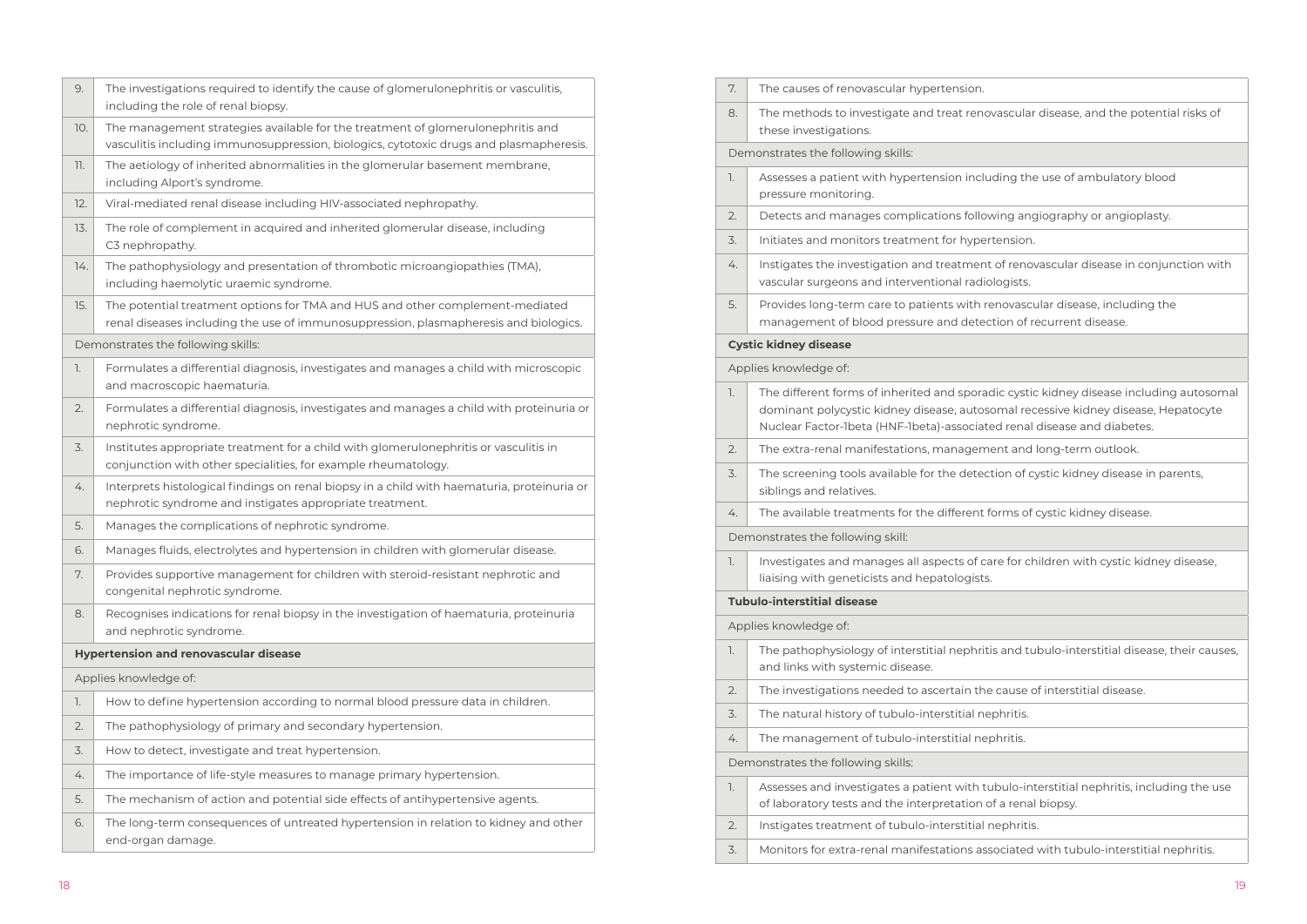| <b>Renal biopsy</b>                                                                                             |                                                                                                  |  |  |  |  |  |
|-----------------------------------------------------------------------------------------------------------------|--------------------------------------------------------------------------------------------------|--|--|--|--|--|
|                                                                                                                 | Applies knowledge of:                                                                            |  |  |  |  |  |
| 1.                                                                                                              | The indications for native and transplant renal biopsies.                                        |  |  |  |  |  |
| 2.                                                                                                              | The anatomy of the native kidney in relation to performing a biopsy.                             |  |  |  |  |  |
| 3.                                                                                                              | The contraindications to performing a biopsy.                                                    |  |  |  |  |  |
| 4.                                                                                                              | The potential complications of renal biopsy, and the relative frequency.                         |  |  |  |  |  |
| Demonstrates the following skills:                                                                              |                                                                                                  |  |  |  |  |  |
| 1.                                                                                                              | Organises necessary investigations to minimise risk from biopsy.                                 |  |  |  |  |  |
| 2.                                                                                                              | Takes informed consent from the patient or carer for native and transplant<br>renal biopsies.    |  |  |  |  |  |
| 3.                                                                                                              | Detects and manages post-renal biopsy complications.                                             |  |  |  |  |  |
| 4.                                                                                                              | Interprets renal biopsy findings in conjunction with a histopathologist.                         |  |  |  |  |  |
| 5.                                                                                                              | Discusses the results of renal biopsy, treatment options and prognosis with patient<br>or carer. |  |  |  |  |  |
| Being able to perform an ultrasound-guided renal biopsy with or without radiological<br>assistance is optional. |                                                                                                  |  |  |  |  |  |

Shows expertise in the transition of renal patier

#### **Key Capabilities**

Manages the transition of a renal patient to adu

#### **Illustrations**

| 1.           | Addresses the complex transition pathway<br>renal disease, including those with an und |
|--------------|----------------------------------------------------------------------------------------|
| $\sqrt{2}$ . | Recognises the complexity of transitioning                                             |
|              | particular risks associated with non-conco                                             |

| nts to adult care. | GPC 1, 3, 6 |
|--------------------|-------------|

| ult services. | GPC 1, 3, 5, 6 |
|---------------|----------------|

ys required for patients with rare inherited renal disease disease.<br>Includes with an underlying with an underlying metabolic disorder.

2. a. Recognises the completioning patients with CKD to adult care and the ordance, for example, the transplant failing.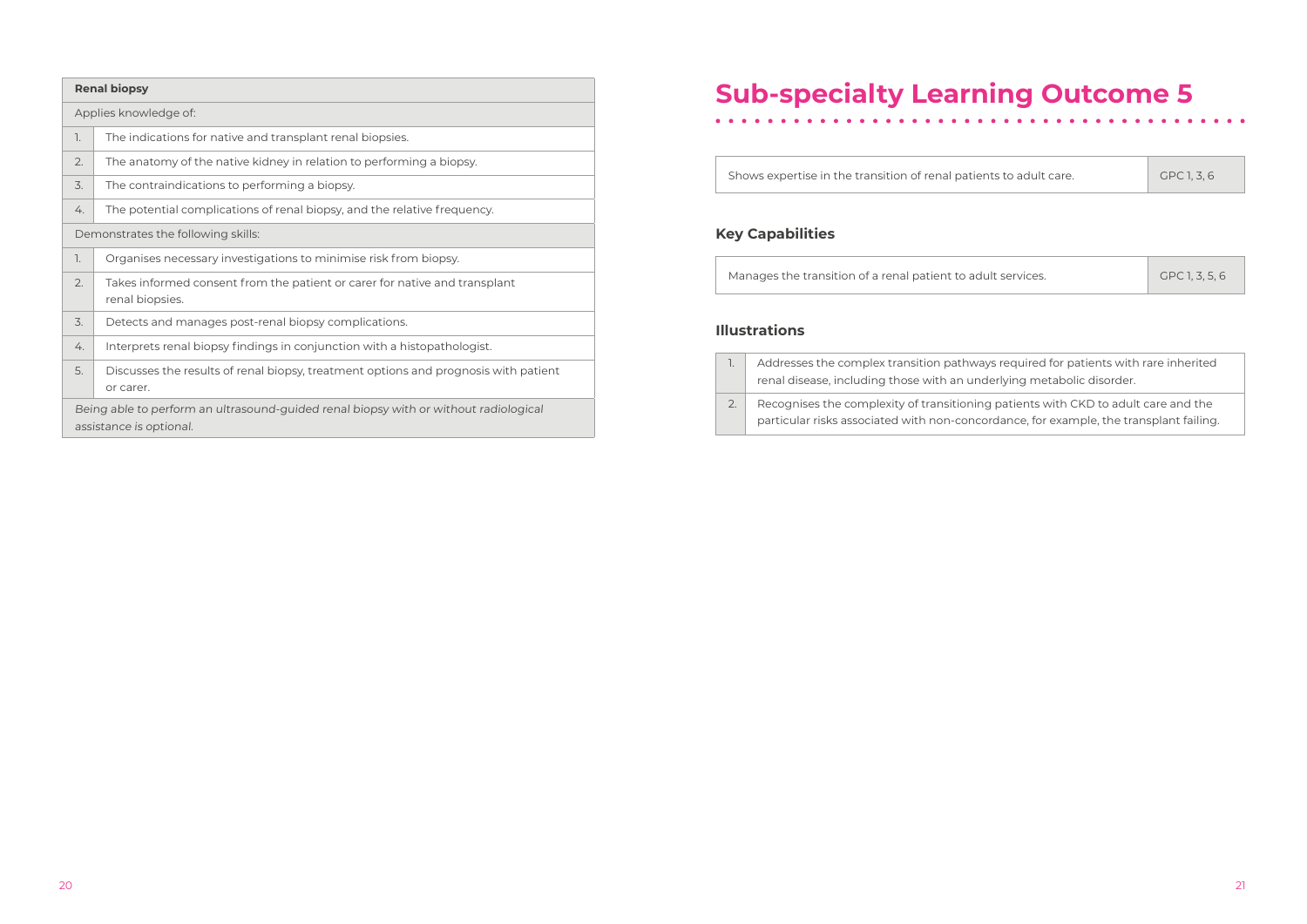22 23

### **Assessment Grid**

. . . . . . . . . . . . . .

This table suggests assessment tools which may be used to assess the Key Capabilities for these Learning Outcomes. This is not an exhaustive list, and trainees are permitted to use other methods within the RCPCH Assessment Strategy to demonstrate achievement of the Learning Outcome, where they can demonstrate these are suitable.

 $\begin{array}{cccccccccccccc} \bullet & \bullet & \bullet & \bullet & \bullet & \bullet & \bullet \end{array}$ 

| <b>Key Capabilities</b>                                                                                                                                           | <b>Assessment / Supervised Learning Event suggestions</b> |                                                |                                                                        |                                          |                                    |                                                   |                                |                                                 |                                                       |       |
|-------------------------------------------------------------------------------------------------------------------------------------------------------------------|-----------------------------------------------------------|------------------------------------------------|------------------------------------------------------------------------|------------------------------------------|------------------------------------|---------------------------------------------------|--------------------------------|-------------------------------------------------|-------------------------------------------------------|-------|
|                                                                                                                                                                   | Paediatric Mini Clinical Evaluation<br>(ePaed Mini-CEX)   | Discussion (ePaed CbD<br>Paediatric Case-based | Assessment of Performance (DOP)<br>Directly Observed Procedure<br>AoP) | Acute<br>care.<br>Assessment Tool (ACAT) | Discussion of Correspondence (DOC) | Clinical Leadership Assessment Skills<br>(LEADER) | Handover Assessment Tool (HAT) | (ePaed MSF)<br>Paediatric Multi Source Feedback | Feedback (Paed CCF)<br>Paediatric Carers for Children | Other |
| Assesses and manages fluid status.                                                                                                                                | ✓                                                         | ✓                                              |                                                                        |                                          |                                    |                                                   |                                |                                                 |                                                       |       |
| Assesses and manages derangements in<br>electrolytes and acid-base balance.                                                                                       | ✓                                                         | ✓                                              |                                                                        |                                          |                                    |                                                   |                                |                                                 |                                                       |       |
| Counsels children and families on all aspects of the<br>management of acute and chronic kidney disease<br>within the multidisciplinary team (MDT) setting.        | ✓                                                         | ✓                                              |                                                                        |                                          |                                    |                                                   |                                | ✓                                               |                                                       |       |
| Assesses and manages patients on dialysis and<br>following kidney transplantation.                                                                                | ✓                                                         | ✓                                              |                                                                        |                                          |                                    |                                                   |                                |                                                 | ✓                                                     |       |
| Safely prescribes haemodialysis and peritoneal<br>dialysis.                                                                                                       | ✓                                                         | ✓                                              |                                                                        |                                          | ✓                                  | ✓                                                 |                                |                                                 |                                                       |       |
| Advises on the use of continuous venovenous<br>haemodialysis.                                                                                                     | ✓                                                         | ✓                                              |                                                                        |                                          |                                    |                                                   |                                |                                                 |                                                       |       |
| Measures and assesses blood pressure in children<br>and infants, including the interpretation of<br>ambulatory blood pressure monitoring.                         | ✓                                                         | ✓                                              | ✓                                                                      |                                          |                                    |                                                   |                                |                                                 |                                                       |       |
| Establishes the indications for renal biopsy, the<br>potential complications and their management,<br>and is able to interpret the histopathological<br>findings. |                                                           | ✓                                              |                                                                        |                                          |                                    |                                                   |                                |                                                 |                                                       |       |
| Counsels families on urinary tract abnormalities<br>diagnosed antenatally.                                                                                        | ✓                                                         | ✓                                              |                                                                        |                                          |                                    | ✓                                                 |                                | ✓                                               | ✓                                                     |       |
| Interprets radiological imaging of the kidney and<br>urinary tract to enhance management.                                                                         | ✓                                                         | ✓                                              |                                                                        |                                          |                                    |                                                   |                                | ✓                                               |                                                       |       |
| Manages the transition of a renal patient to<br>adult services.                                                                                                   | ✓                                                         | ✓                                              |                                                                        |                                          |                                    | ✓                                                 |                                | ✓                                               | ✓                                                     |       |